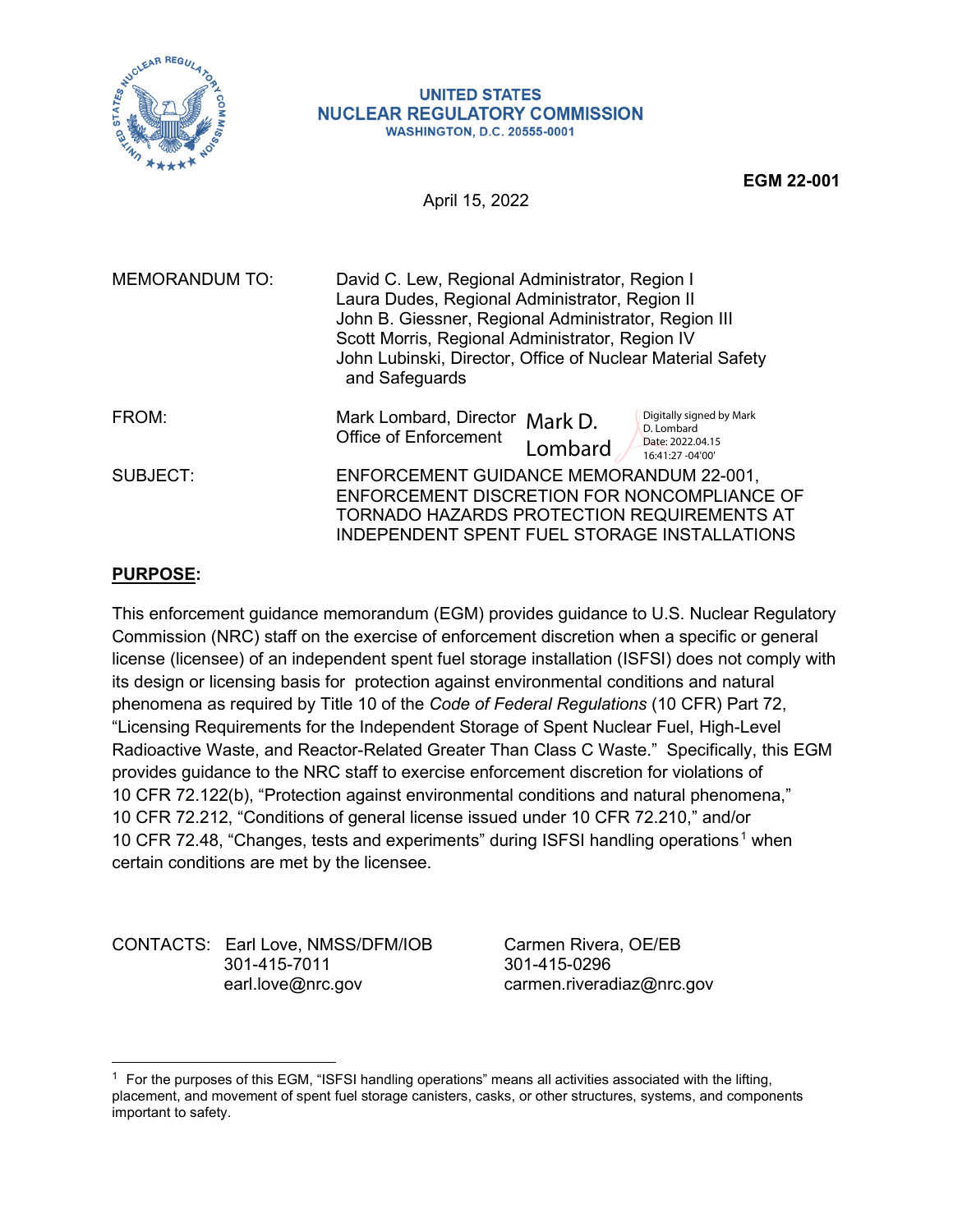# **BACKGROUND:**

During NRC inspections, the NRC has identified that some ISFSI licensees had not performed the necessary evaluations to demonstrate that their site-specific parameters with respect to severe weather events, including tornadoes, are enveloped by the design bases of the spent fuel storage cask system. These cases have been documented in inspection reports as a violation and/or unresolved items. Further, certain ISFSI licensees have inappropriately used the 10 CFR 72.48 process to implement administrative controls without submitting a license amendment request for prior NRC approval. Because the implementation of administrative controls would not meet the criteria for changes under 10 CFR 72.48(c), these changes should have been submitted to NRC for a license amendment request in accordance with 10 CFR 72.56, "Application for amendment of license" (specific license) or requested the certificate holder for a spent fuel storage cask design to submit a request under 10 CFR 72.244, "Application for amendment of a Certificate of Compliance" (general license).

Upon the development of dry spent fuel storage technologies, the NRC promulgated regulatory requirements for ISFSI designs to demonstrate that spent fuel storage systems are designed to withstand the effects of natural phenomena such as tornadoes during ISFSI handling operations. Conducting these ISFSI handling operations without a written evaluation that demonstrates that ISFSI structures, systems, or components (SSCs) important to safety are designed to withstand the effects of site-specific natural phenomena represents an unanalyzed condition and is not in compliance with applicable NRC regulations.

As stated in 10 CFR Part 72, the NRC authorizes the storage of spent nuclear fuel at an ISFSI facility under a site-specific or general license**.** The design, inspection, testing, and operational requirements of ISFSI SSCs important to safety are set forth in subpart F of 10 CFR Part 72, "General Design Criteria." For both site-specific and general licensees, Section 72.122(b)(1) and (2), "Protection against environmental conditions and natural phenomena," requires, in part, that ISFSI SSCs important to safety must be designed to accommodate and withstand the effects of natural phenomena, including tornadoes, without impairing their capability to perform their intended design functions. The design bases for these SSCs must reflect, in part, appropriate consideration of the most severe of the natural phenomena reported for the site and surrounding area. Additionally, 10 CFR 72.212(b)(6) requires, in part, that a general licensee review the Final Safety Analysis Report referenced in the Certificate of Compliance (CoC)<sup>2</sup>, as amended, and the related NRC Safety Evaluation Report (SER), prior to use of its general license, to determine whether or not the reactor site parameters, including analyses of earthquake intensity and tornado missiles, are enveloped by the cask design bases considered in these reports.

## **BASIS FOR ENFORCEMENT DISCRETION:**

In general, the NRC has extensive history analyzing severe weather events including tornado hazard scenarios using probabilistic methods (or risk assessments) in licensing on a case-bycase basis to assess specific plant features to prevent a release of radioactivity exceeding regulatory limits. For ISFSIs, such methods can be employed, supported by analysis, to

 $2$  Part 72, subpart L establishes requirements for the approval of spent fuel storage cask designs, as documented in an NRC Certificate of Compliance (CoC). The CoC specifies the cask requirements for normal, off-normal, and credible accident conditions in accordance with Section 72.236, "Specific requirements for spent fuel storage cask approval and fabrication."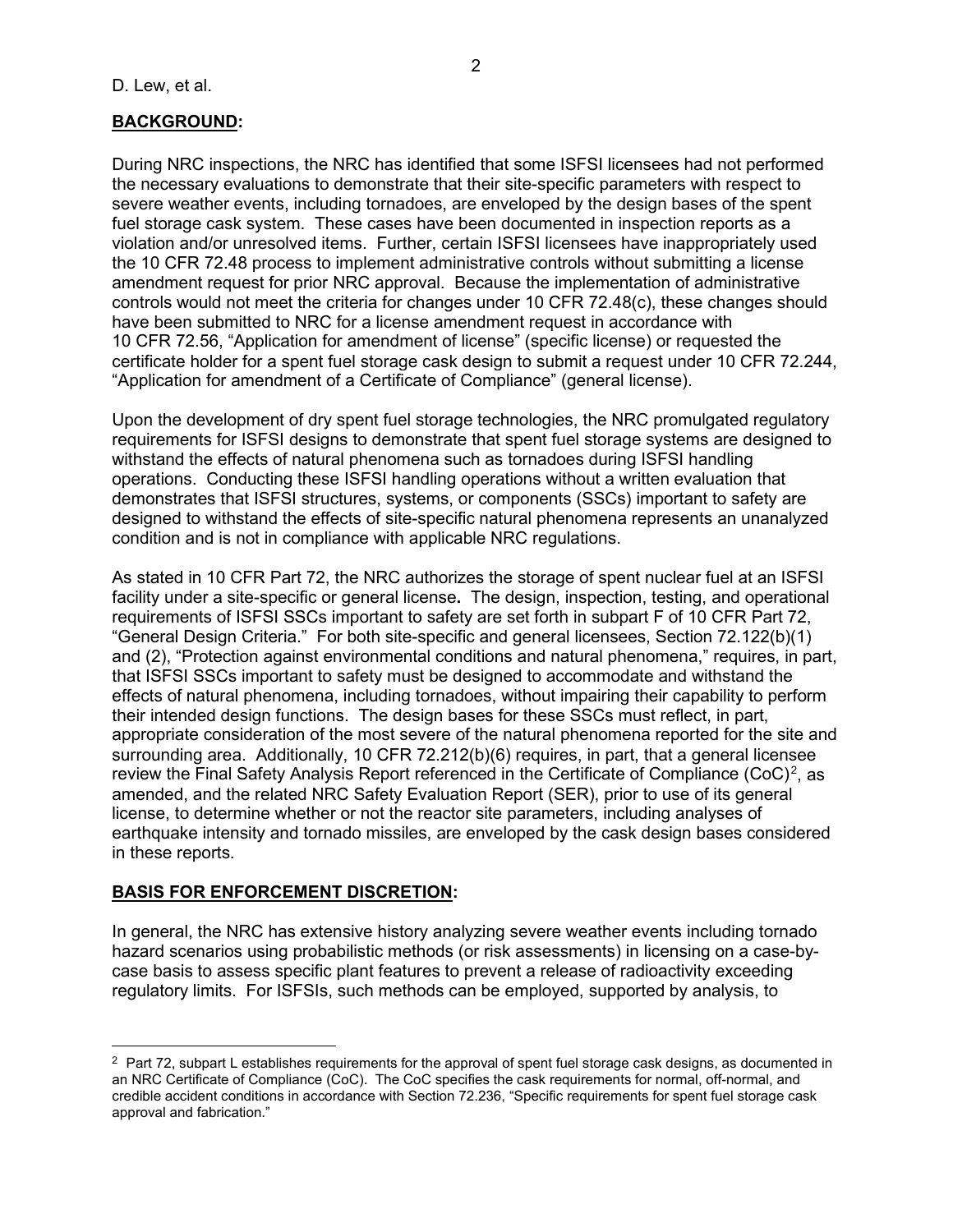demonstrate that tornado hazards will not impair the capability of SSCs important to safety to perform their intended design functions.

The Office of Nuclear Reactor Regulation (NRR) completed a generic risk analysis of potential tornado missile protection non-compliances to examine the risk significance of tornado hazard scenarios (Agencywide Documents Access and Management System (ADAMS) at Accession No. ML14114A556). In this case, the generic bounding risk analysis performed by NRR concluded that a tornado missile scenario is of low-risk significance at power reactor sites, due in part to the low probability of wind speeds exceeding 75 miles per hour (less than  $4x10^{-4}$  per year). This generic analysis did not specifically address ISFSI handling operations but there are several key insights in the analysis that may apply to a risk assessment for this issue. Specifically, rather than evaluate site-specific configurations, the NRR generic analysis used bounding assumptions regarding tornado and high winds initiating event frequencies (IEFs) coupled with bounding assumptions for missile strike area to develop conservative estimates of core-damage frequency. This generic analysis assumes that plants are in a condition vulnerable to a tornado for a full reactor-year worth of exposure time.

For ISFSI handling operations, the vulnerable configuration would be typically limited to a few weeks of exposure time per year which would result in additional conservatism to the results documented in the NRR generic analysis. Furthermore, ISFSI handling operations that may lead to loss of confinement of radioactive material due to a missile strike or high winds should be bounded by the assumptions regarding tornado and high winds IEFs. Appropriate administrative controls including compensatory measures would provide defense-in-depth and further reduce the likelihood of occurrence and mitigate loss of confinement events. This defense-in-depth approach should include provisions to (1) preclude ISFSI handling operations during periods of adverse weather or when adverse weather is predicted, and (2) provide compensatory measures to place important to safety SSCs in an analyzed condition or provide physical protection as necessary to maintain confinement of radioactive material during ISFSI handling operations.

In summary, the combination of the low probability of tornado events in conjunction with formally documented administrative controls that (1) restrict initiation of ISFSI handling operations during projected periods of adverse weather and, (2) cease ISFSI handling operations and place important to safety SSCs in a protected configuration or analyzed condition at the outset of adverse weather conditions, form the basis for the exercise of enforcement discretion for ISFSI handling operations. As a further condition of this enforcement discretion, licensees will conduct a site-specific assessment to determine the appropriate corrective actions to ensure that important to safety SSCs will not be adversely impacted by tornado hazards. As such, the exercise of enforcement discretion limited to the conditions of this EGM will not impose significant additional risk to public health and safety.

# **ACTIONS:**

This EGM applies specifically to a discrete period when licensees conduct ISFSI handling operations without an analysis or evaluation as required by 10 CFR Parts 72.48, 72.122, or 72.212. The staff may exercise enforcement discretion in accordance with this EGM only when a licensee meets the following conditions:

1. Licensees will develop, revise, or review procedures to establish administrative controls that implement compensatory measures to mitigate tornado hazards during periods of ISFSI handling operations to include, at a minimum, the following: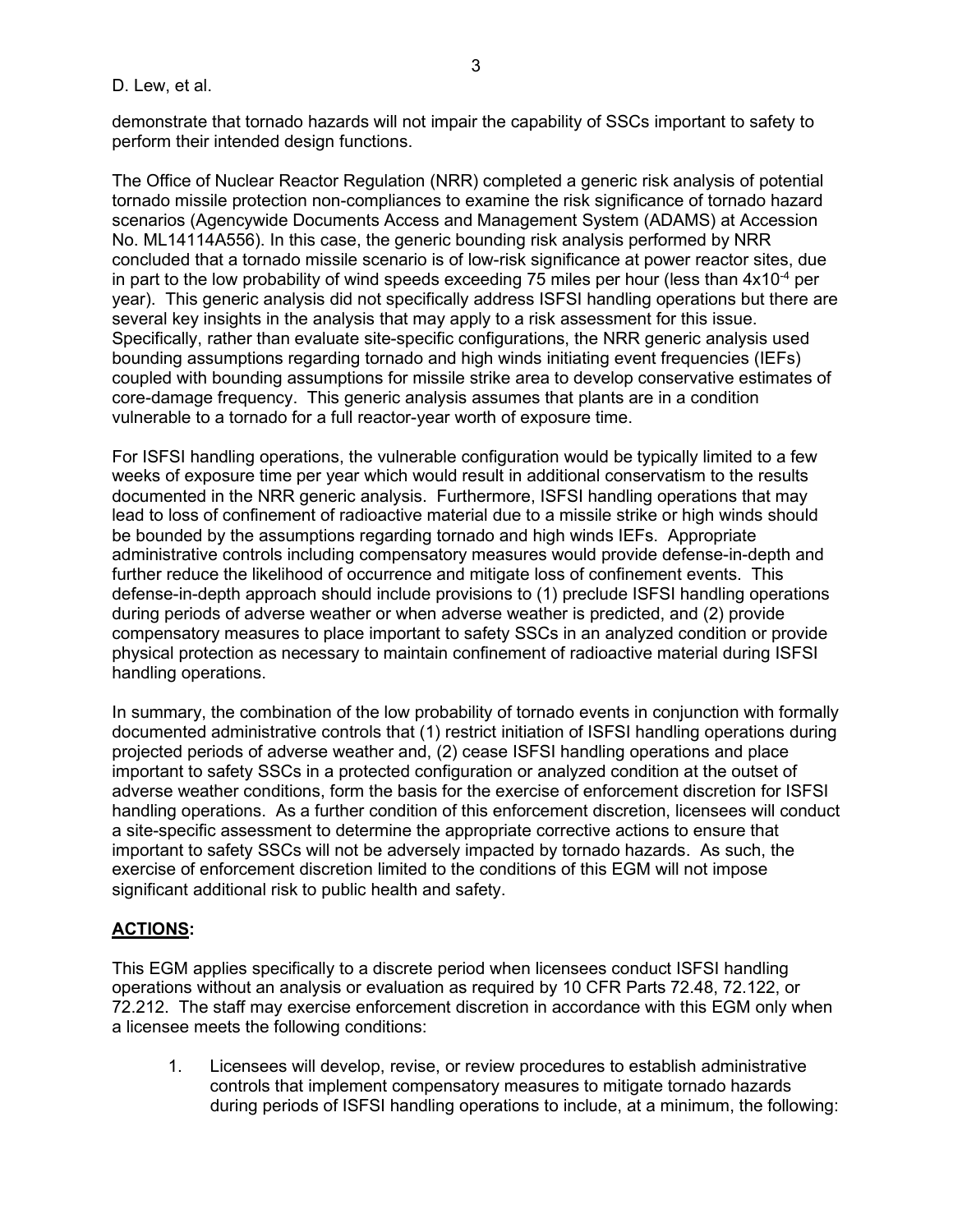- a) Preclude starting ISFSI handling operations during periods of predicted adverse weather. For the purposes of this EGM, adverse weather should include any severe hazards weather advisory, watch, or warning related to tornado hazards.
- b) Establish meteorological monitoring criteria and assign staff to monitor weather during ISFSI handling operations.
- c) Describe actions to be taken if a severe weather hazard (e.g., weather advisory, warning, or watch) is predicted or issued for the area, including actions to cease ISFSI handling operations, and the actions necessary to place important to safety SSCs in a protected configuration or analyzed condition.
- d) Minimize the duration of ISFSI handling operations during which ISFSI important to safety SSCs are in an unanalyzed condition.
- 2. Prior to starting ISFSI handling operations, licensees shall document (e.g., procedure, check list, log in the control room logs, etc.) that required weather checks, as described above, are complete.
- 3. Licensees shall document within their corrective action program one of the following actions necessary to restore compliance:
	- a) for a specific licensee submit a license amendment request within six months of the issuance date of this EGM,
	- b) for a general licensee within six months of the issuance date of this EGM, request the certificate holder for a spent fuel storage cask design to submit a CoC amendment request, and adopt the amendment, if approved by the NRC, through a Part 72.212 evaluation, or
	- c) for either a general or specific licensee prior to the expiration date of this EGM, implement physical design modifications and/or perform evaluations or analysis that demonstrates that SSCs important to safety are designed to withstand the effects of natural phenomena, including tornadoes and tornadogenerated missiles.

The NRC staff will assign an enforcement action (EA) tracking number to any inspection report that documents using this EGM as the basis for exercising enforcement discretion. An enforcement panel is not required unless a site-specific issue warrants further evaluation; in this case another EA number would be required. The cover letter to the inspection report that discusses the violation should include the following or similar language:

"The NRC (or licensee) identified a violation of [state the regulation/requirement, e.g., the licensee's current site-specific licensing basis, 10 CFR 72.122(b)(i), 10 CFR 72.48, etc.] associated with tornado hazard protection. Because this violation was identified during the discretion period covered by Enforcement Guidance Memorandum 22-001, "Enforcement Discretion for Noncompliance of Tornado Hazard Protection requirements at Independent Spent Fuel Storage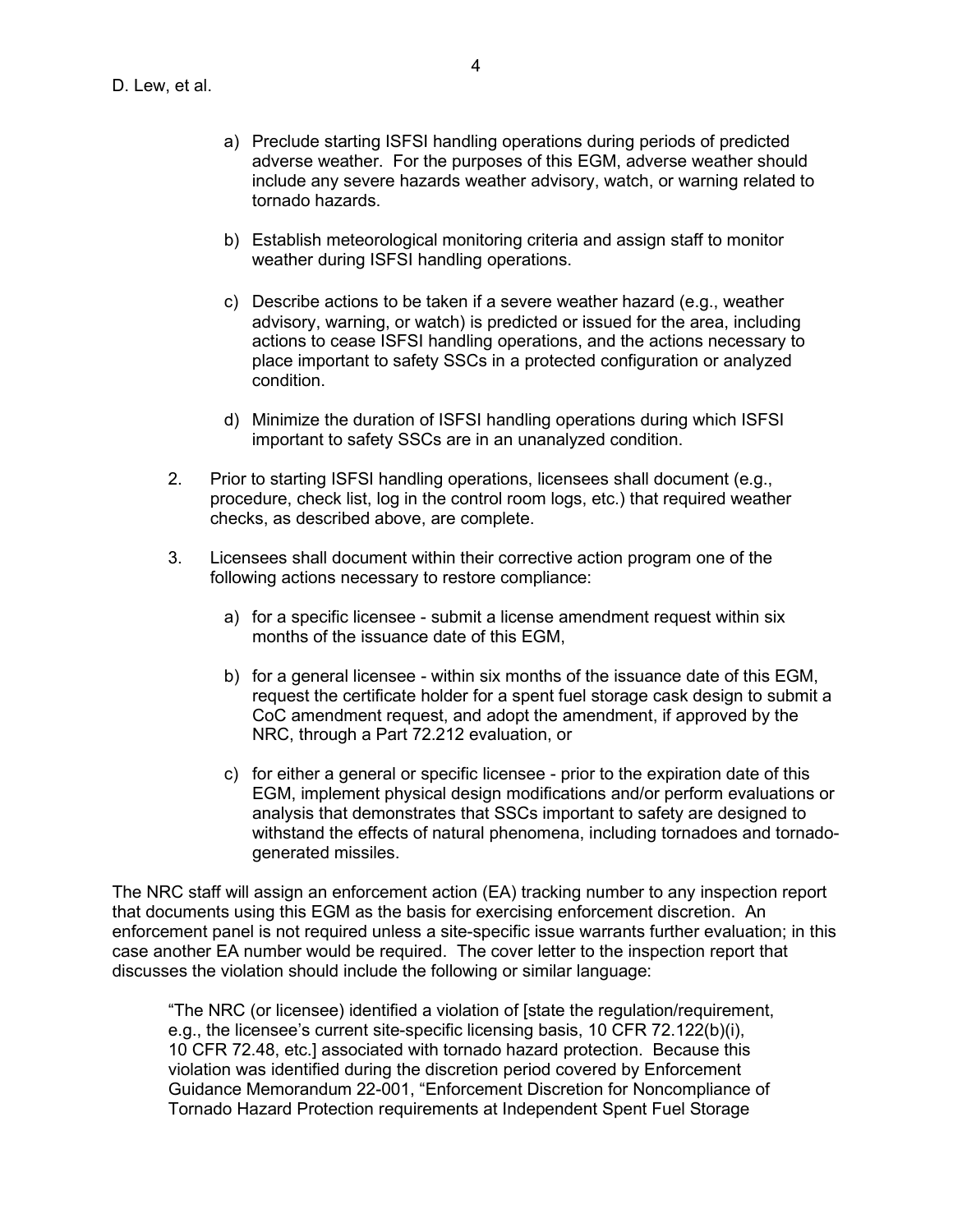### D. Lew, et al.

Installations," and because the licensee was implementing compensatory measures and has taken or plans to take the necessary actions to restore compliance, the NRC is exercising enforcement discretion by not issuing an enforcement action for the violation and is allowing continued ISFSI handling operations."

On a case-by-case basis, a previously identified noncompliance within the scope of this EGM may be considered for enforcement discretion in accordance with Section 3.5, "Violations Involving Special Circumstances," of the Enforcement Policy.

### **EXPIRATION:**

This enforcement discretion will expire 2 years after the issuance date of this EGM.